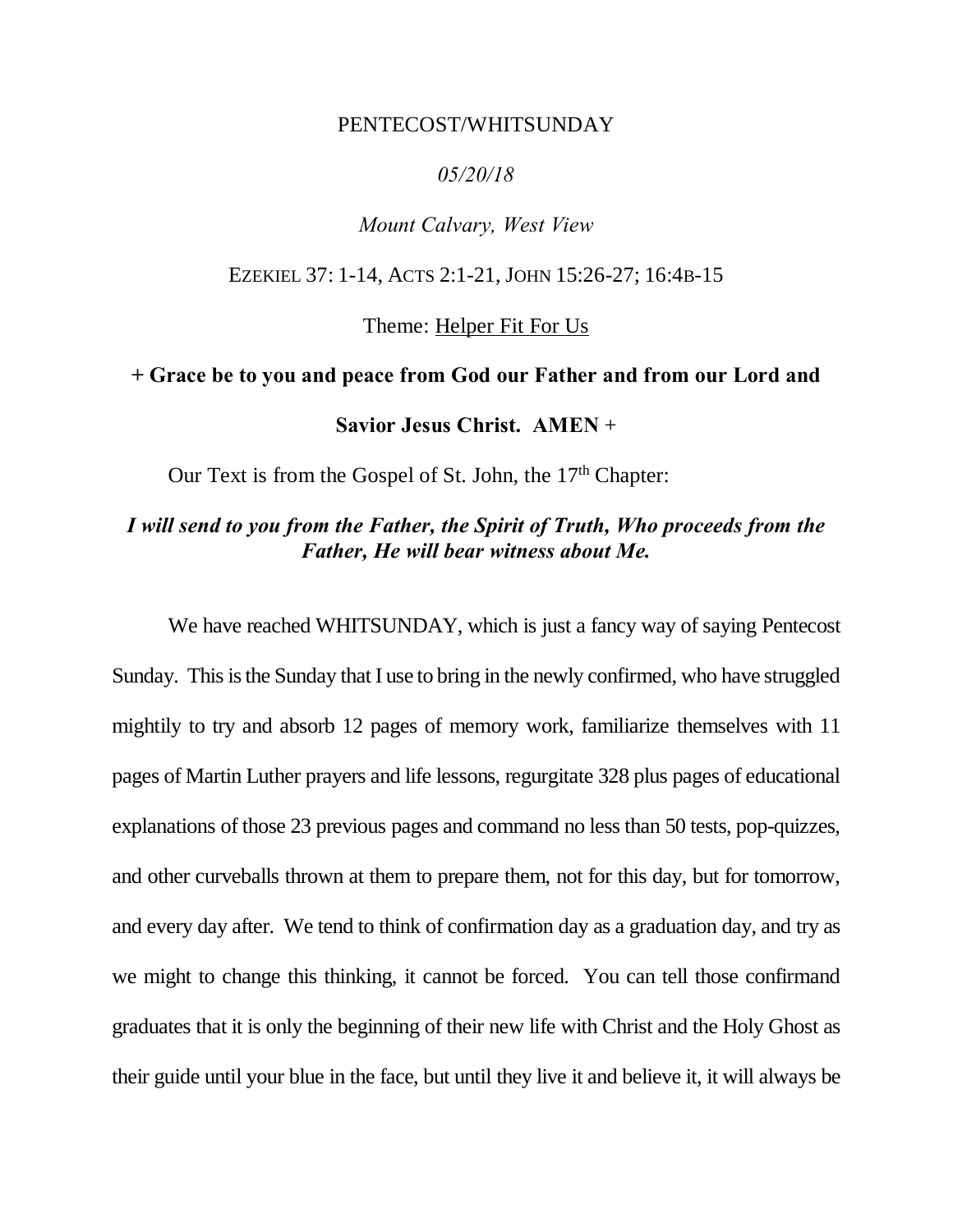a graduation.

Because of our sinful nature that always wants to pervert and change the way God has established His creation, we need help. We all as sinful human beings need help in navigating our way through this vale of tears. As the latest school shooting shows, we are in desperate need of a comforter. We need a comforter to survive the tragedy, and Mr. Pagourtzis (Pa-gor-tease) needs a comforter to calm his distress that caused him to feel that he needed to respond to life in such a fashion. It seems in all this, as heinous as Mr. Pagourtzis actions are, he needs the comfort that only the Holy Spirit can provide. He is not going to find such comfort in the mental institutions. He is not going to find it in the death penalty. He is not even going to find such comfort in a jail cell. However, he **is** going to find it in the faith that comes from Jesus Christ, and proceeds from the Father, The Holy Ghost, The Comforter.

For this is why the Holy Ghost was sent to our world. We are lost and condemned creatures. Not by any fault of God, but by our own fault. God made this a wonderful world, and it still is, if you have the comfort that comes from The Comforter to see the world through the eyes of such faith and not with earthly eyes. When I look outside I see trees of green, red roses too. I see them bloom for me and you. And I think to myself, what a wonderful world. I see skies of blue and clouds of white, the bright blessed day, the dark sacred night. And I think to myself, what a wonderful world. The colors of the rainbow so pretty in the sky are also on faces of people going by. I see friends shaking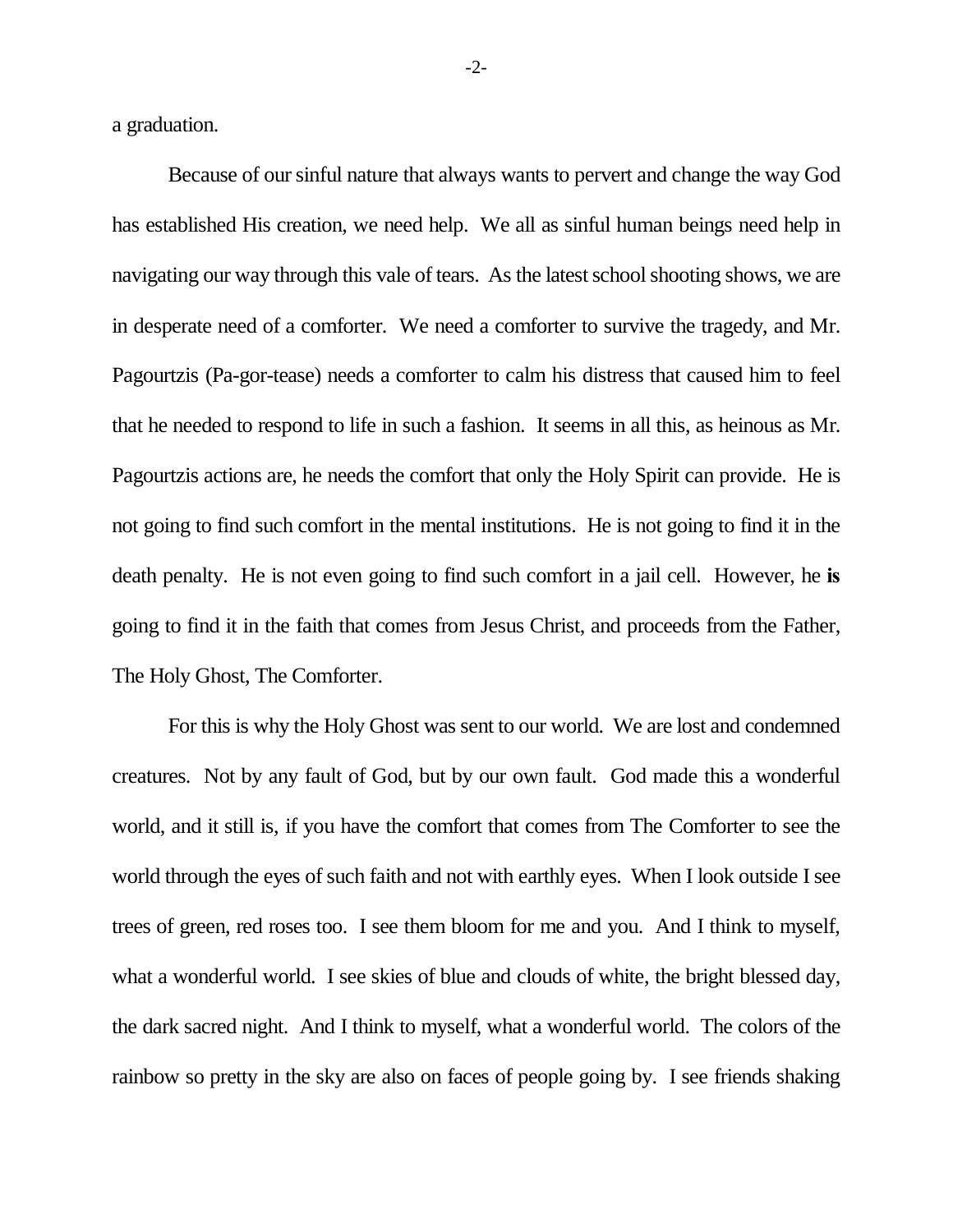hands, saying,  $\delta$ How do you do! $\ddot{\text{o}}$  but perhaps they are really saying  $\ddot{\text{o}}$ I love you. $\ddot{\text{o}}$  I hear babies crying and as I watch them grow, I know they will learn much more than I'll never know; and that is OK, for this is a wonderful world that God has made. Just because there are some that cannot see the beauty of the creation God has made should not discourage us from the task at hand  $\acute{o}$  to tell everyone the great forgiveness from God to comfort the hurting soul that needs to know the love of God in that forgiveness.

It is not a new thing that people cannot see the beautiful Forrest of God because they are too focused on the weeds of sin. Ezekiel showed us the despair that the Israelites faced as they were crying out to Almighty God, "*Our bones are dried up, and our hope is lost; we are clean cut off*.<sup>"</sup> They declared this because so many were dying and being oppressed in every which way; they were exiled far from the promised land and despaired of God $\circ$  mercy. Yet, ever the loving God, He gave them the promise,  $\ddot{\circ}$ *Behold, I will open your graves and raise you from your graves, O My people. And I will bring you into the land of Israel. And you shall know that I am the LORD, when I open your*  graves, and raise you from your graves, O My people.<sup> $\ddot{\text{o}}$ </sup> He is referring, of course to the end of time, but you never have to wait on the Lord that long, for He promises something for right now, "*And I will put My Spirit* [The Comforter] *within you, and you shall live, and I will place you in your own land. Then you shall know that I Am the LORD; I have spoken, and I will do it, declares the LORD.* $\ddot{\text{o}}$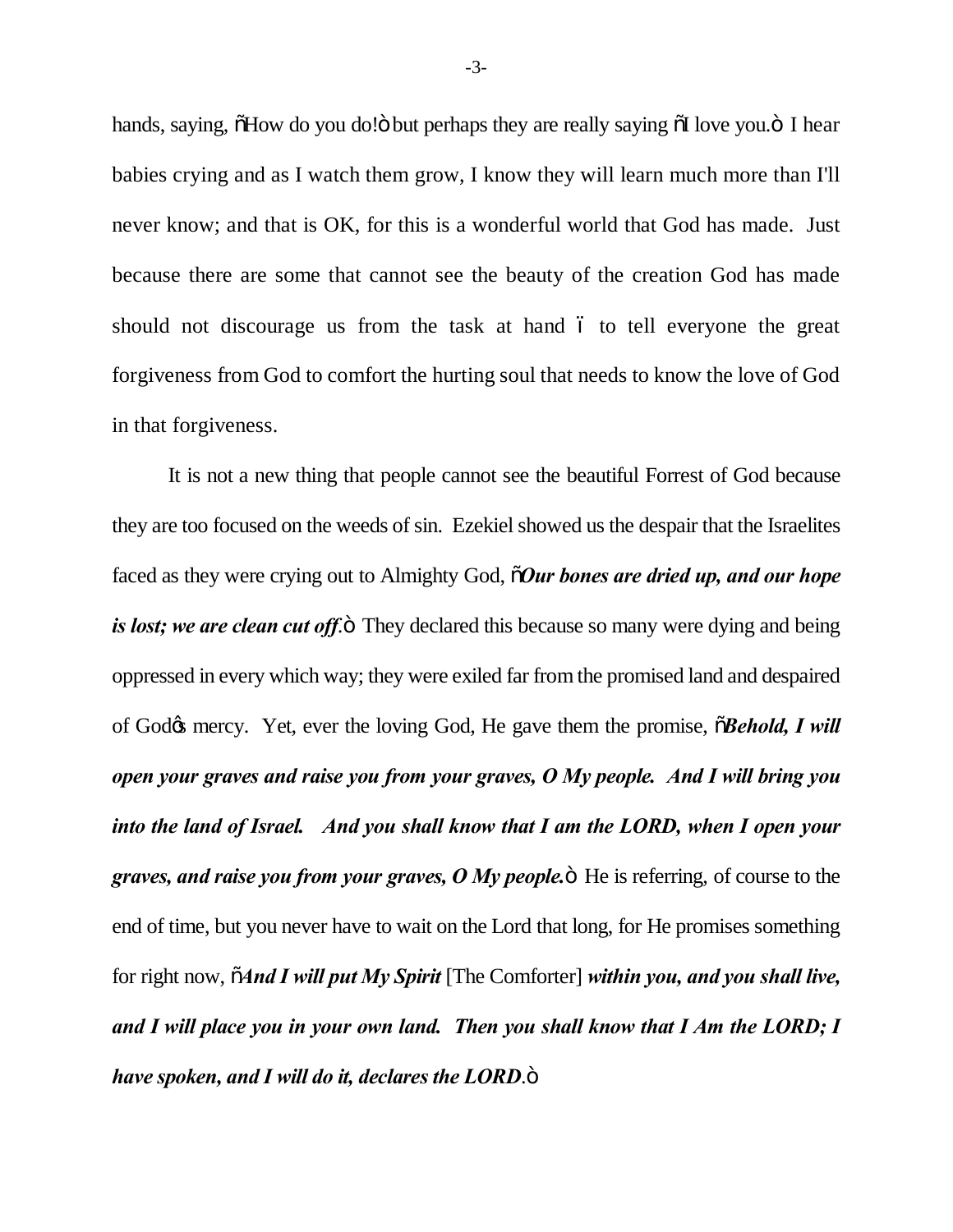Oh. That is nice, Pastor, but that is for the people of the Old Testament. What about us newbies? Well, what did Peter tell us after the people saw the mighty hand of the Lord proceeding forth the Holy Ghost to the apostles and disciples? "*I will pour out my Spirit on* **all** *flesh, and your sons and your daughters shall prophesy, and your young men shall see visions, and your old men shall dream dreams; even on my male servants and female servants in those days I will pour out my Spirit, and they shall prophesy. And I will show wonders in the heavens above and signs on the earth below, blood, and fire, and vapor of smoke; the sun shall be turned to darkness and the moon to blood, before the day of the Lord comes, the great and magnificent day.*  $\ddot{o}$  Ah, better days are coming, if we are faithful and remain in the Spirit of our God. But what of now? As I said, God never leaves us desolate wanting more,  $\tilde{o}$ *And it shall come to pass that everyone who calls upon the name of the Lord shall be saved*,  $\ddot{\text{o}}$  and there is the comfort.

Today, as you call upon the Lord you receive salvation for your soul. You are saved by the proper confession you made of your sins and comforted by the Holy Ghost that makes you believe the words which I said to you that the Heavenly Father hath had mercy upon you and hath given His only Son to die for you and for His sake forgiveth you all your sins. You believe in His name therefore you are a child of God and hath been promised the Holy Spirit. You believe, and you are baptized; therefore, you are saved. There is nothing more comforting than the comforter that makes this reality solid in your mind and therefore you fear no evil as you venture though this valley of the shadow of